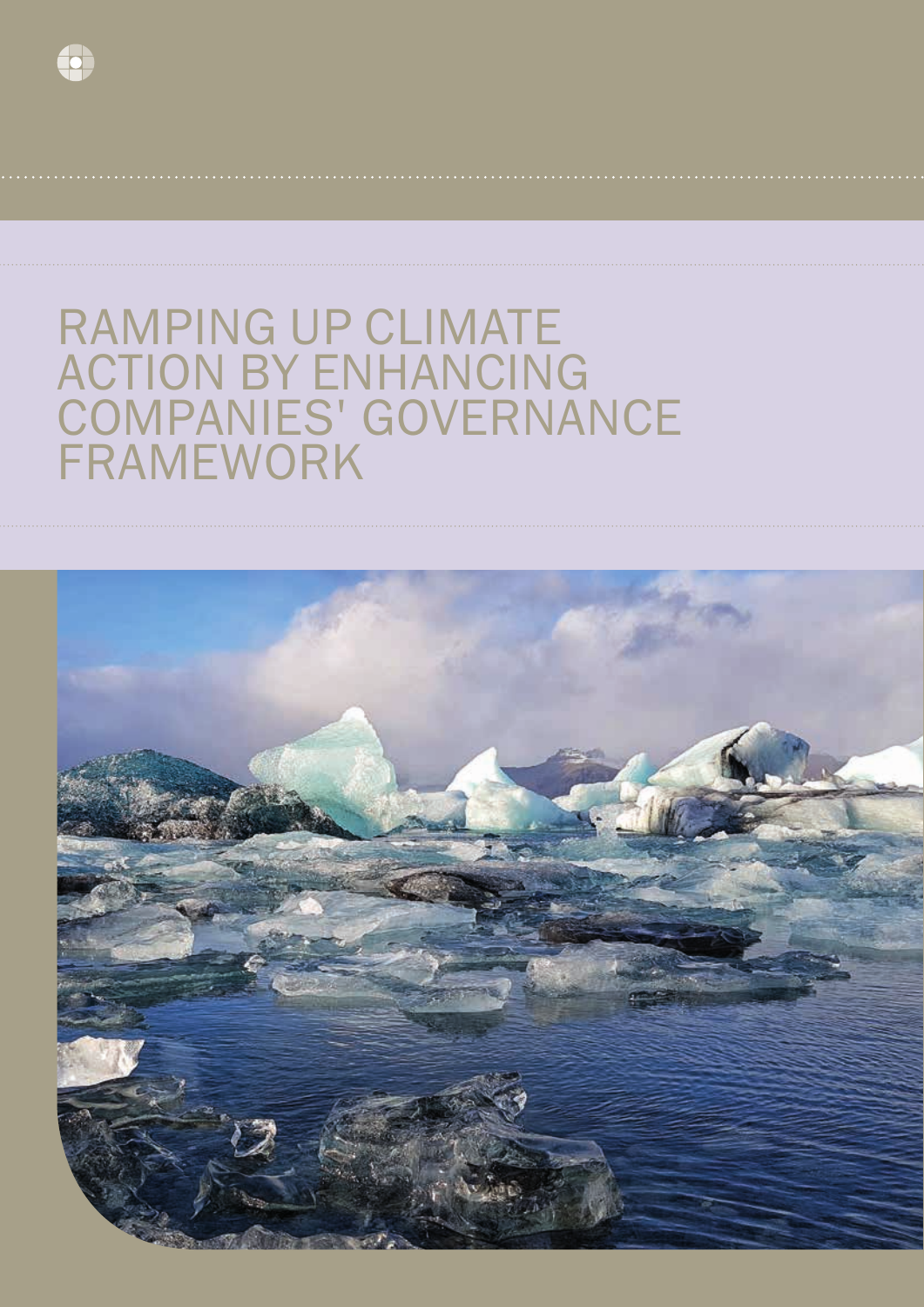33

The focus on environmental risks to the global economy has grown in prominence in recent years. Such risks dominated the World Economic Forum *Global Risks Report 2019*, for example, for the third year in a row, accounting for three of the top five risks by likelihood and four by impact. Interestingly, as evidenced by the supporting global survey, a widely shared perception is that increased occurrences of extreme weather events are linked to a "failure of climate-change mitigation and adaptation" policies, especially after Paris.<sup>1</sup>

The 2015 Paris agreement on climate change (the "Paris Agreement") includes a call for action by all with explicit reference to the critical role of non-state actors, including businesses, in its implementation. For a truly sustainable economy investors and companies should understand and measure their environmental impact. At the same time, climate change can affect a company's portfolio and operations, so urgent actions are needed to identify and mitigate company's climate risk exposure.

In its latest report issued in September 2018, the Inter-Governmental Panel on Climate Change (IPCC), the United Nations body for assessing the science related to climate change, drew extremely alarming conclusions: even if the ambitious objective set by the Paris Agreement to contain global warming to 1.5°C was to be achieved, substantial impacts will be felt in every region of the world.<sup>2</sup>





VESSELINA HARALAMPIEVA SENIOR COUNSEL, EBRD HaralamV@ebrd.com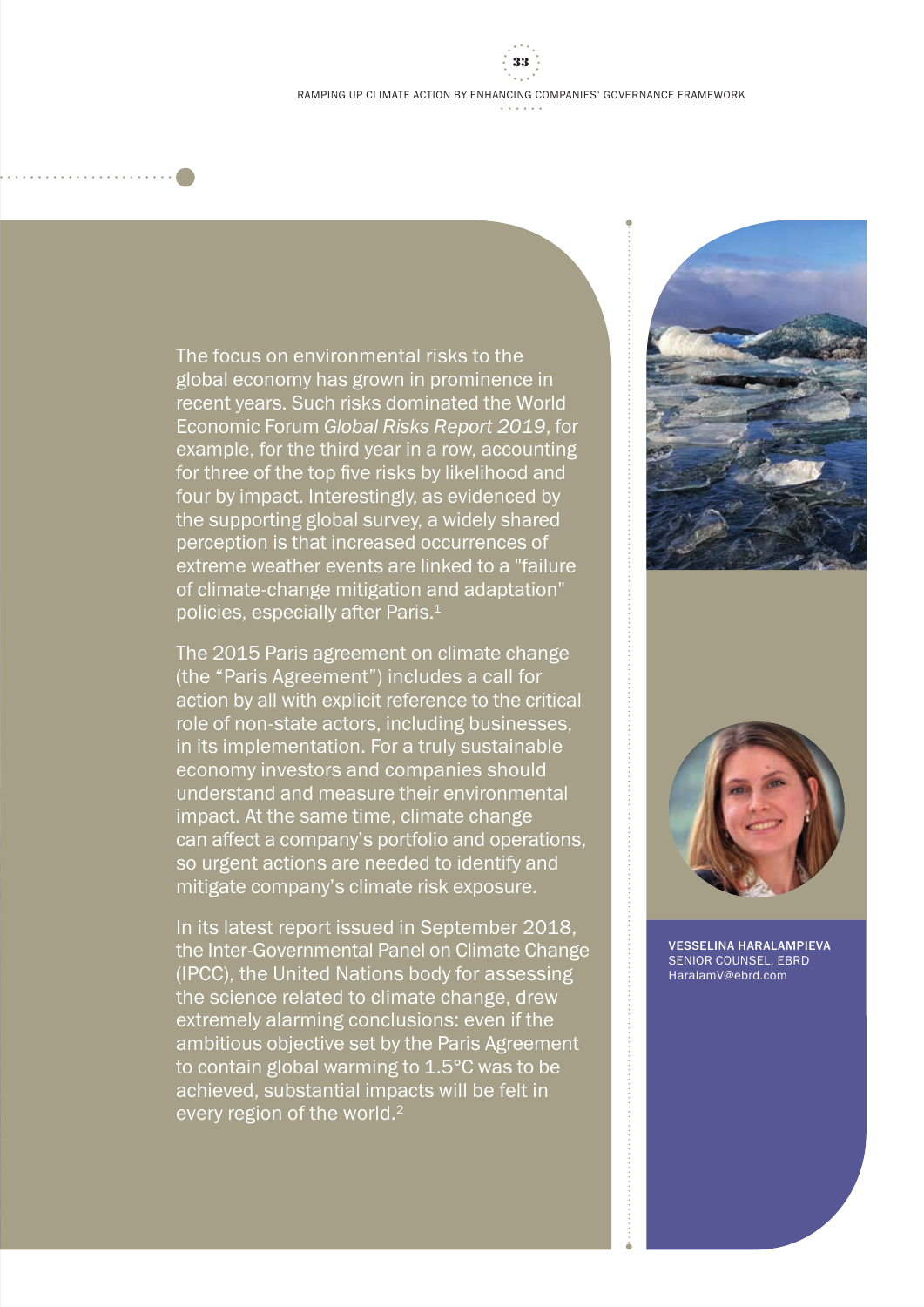LAW IN TRANSITION JOURNAL 2019 34

The 2017 report of the Task Force on Climate-Related Financial Disclosures (TCFD),<sup>3</sup> a market-driven initiative, examines climate change in a financial stability context and constitutes a solid basis to help companies tackle the adverse impacts of climate change. The TCFD's recommendations are structured around four major thematic areas – governance, strategy, risk management, and metrics and targets – adoptable across sectors and jurisdictions (see Chart 1).

The TCFD recommendations ask for a better understanding of the nature of climate risk and climate-related financial disclosures. For decades organisations have been reporting on the risks they encounter, often as a statutory obligation to do so. Risks can be defined generally as outcomes that can negatively impact different risk targets, including the company's capital resources, revenues, net sales, expenditures and liquidity. Climate-related risk is a possible negative outcome that could affect all or any part of a company's financials (including expenditures, revenues, assets and liabilities, capital and financing) as a result of climate change.

Climate risks can be broadly classified into *transition* and *physical* risks. Transition risks include diverse policy, legal, technology, market and reputational risks that organisations might encounter due to the effect of new laws and policies designed to mitigate climate change, or market changes as economies transition to

Chart 1: Extract of the TCFD final report showing four layers of company's response to climate change **Governance**  $\epsilon$ ò **Strategy** ł  $\ddot{\phantom{a}}$ Risk ċ Management  $\bullet$ **Metrics** and Targets

renewable and low-emission technology. A special sub-set of this category, is litigation risk which can be mitigated by effective governance, risk management and disclosure. Physical risks include acute risks, referring to those driven by events (such as the occurrence and increased severity of extreme weather events) and chronic risks (that is, longer-term shifts in climate patterns, such as sustained higher temperatures that may cause sea level rise, heatwaves, and so on).

A wide range of organisations are exposed to climate risks, in particular organisations with long-lived fixed assets (for example, fossil fuels), with locations or operations in climate-sensitive regions (for example, coastal and flood zones); that rely on availability of water and that have value chains exposed to the above. So the identification, assessment and management of climate-related risks, in many cases, are an essential part of prudent business strategy and risk management, which suggests that reporting practices should be extended or adapted to apply to climate-related risk.

#### FINANCIAL IMPLICATIONS OF CLIMATE- RELATED RISKS AND OPPORTUNITIES

There is no doubt that climate change may have a significant financial impact. However, the financial impact of climate-related risks on individual businesses is not always clear and, for many businesses, identifying the issues, assessing potential impacts and ensuring that the material issues are properly managed can be challenging.

Climate change may fundamentally impact market or customer demand for a company's products or services, and possibly the timing of when demand occurs. This is the case with the clothing manufacturer Superdry, which suffered a £10 million profit cut in 2018.<sup>4</sup> The "unseasonably hot weather" observed during the summer and autumn in most of Europe and the east coast of the USA resulted in a severe drop in sweatshirts and jackets sales, which normally account for 45 per cent of the firm's annual sales.

In the context of transition risks, companies may face legal and regulatory risks due to the changing regulatory environment if their business plans and strategies are not aligned with the transition to a low-carbon economy. Investors are increasingly demanding that companies adopt adequate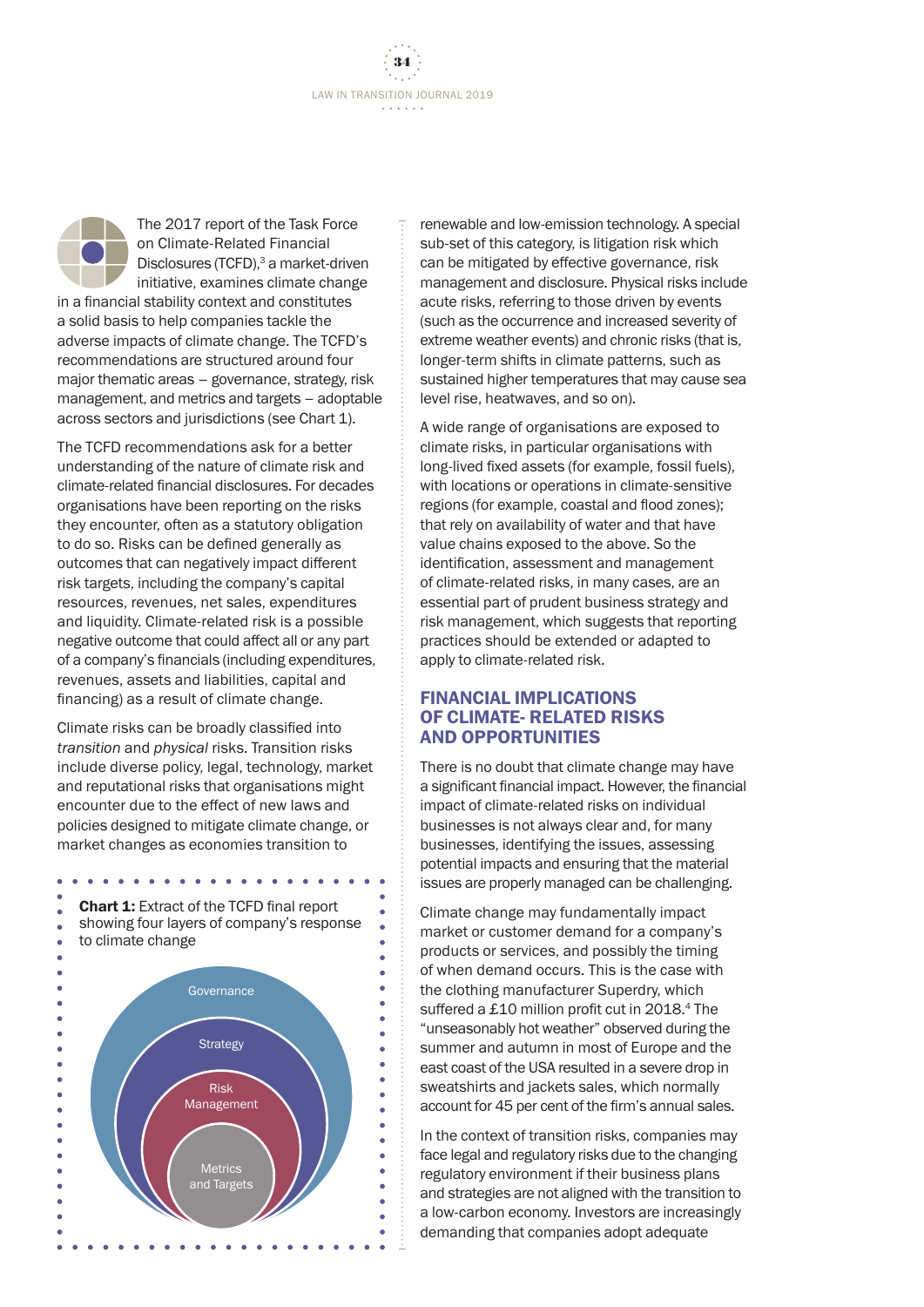35

"Many of the economies where the EBRD invests are particularly vulnerable to climate risks."

strategies to reduce their greenhouse gas (GHG) emissions and to adapt to lower-carbon economic outlooks.<sup>5</sup> In the power sector alone, it is estimated that stranded assets in the 2°C scenario would total US\$ 320 billion worldwide over the period to 2050, while only 5 per cent of physical risk losses are covered by insurance in developing countries.6

Along with the severe impacts on firms' financials, climate-related risks can impact the cost of sovereign borrowing in developing countries. A recent report prepared by the Imperial College Business School and SOAS University of London concludes that climate vulnerability has already raised the average cost of sovereign bond yields by 1.17 per cent. The report also highlights that the poorest countries are the most likely to suffer from climate change, and thereby pay the highest cost of capital.<sup>7</sup>

#### EBRD CLIMATE GOVERNANCE INITIATIVE

Companies from emerging economies are often seen as less attractive for investors due to a higher level of risk influenced by geopolitical instability, poor infrastructure, suboptimal technologies, an immature legal and court system, and other factors. In addition, developing countries and emerging economies may be more dependent on natural resources than advanced economies (for example, reliance on the agriculture sector) and often located in regions that may be more exposed to climaterelated risks.

Many of the economies where the EBRD invests are particularly vulnerable to climate risks. Deficient regulatory and institutional frameworks and lack of ambitious climate policy agenda result in a scarcity of climate-related data and low market action on building climate resilience. As a private sector investor with a clear environmental mandate<sup>8</sup> the EBRD is well placed to support companies in its regions to enhance their governance responses to climate-related risks and opportunities. Building on the TCFD report, the Legal Transition Programme, together with the Energy Efficiency and Climate Change and the Economics, Policy and Governance units of the EBRD (the "team") launched in April 2018 an initiative to better understand the type of support and guidance companies in emerging economies may need ("Enhancing Organisation's Governance around Climate-related Risks and Opportunities" or the "project"). The EBRD retained a consortium of Ernst & Young, Norton Rose Fulbright LLP and Mott Macdonald to assist in the implementation of the project.

As part of the project, the team carried out an overview of: (i) climate-related financial disclosure standards and frameworks; (ii) main drivers for companies and national governments to ramp up climate action; and (iii) legal risks of nonengagement. In addition, the team conducted a stakeholder consultation with companies from a range of sectors, identified as leaders in climate governance and risk management. The outcome of the consultation helped understand better the drivers that encourage companies to tackle climate risks and introduce governance processes and mechanisms; it also highlighted the success factors and barriers they faced.

The project's objective is to put together recommendations for strengthened governance that lead to better incorporation of climate-related risks and opportunities into the company's business model and strategy.

Another outcome of the project is to highlight the key role of national authorities in helping companies in emerging markets to adopt and implement these recommendations, in order to advance a transition to a low-carbon and resilient economy. This article provides an overview of the research, key findings and success factors for climate action developed as part of this project.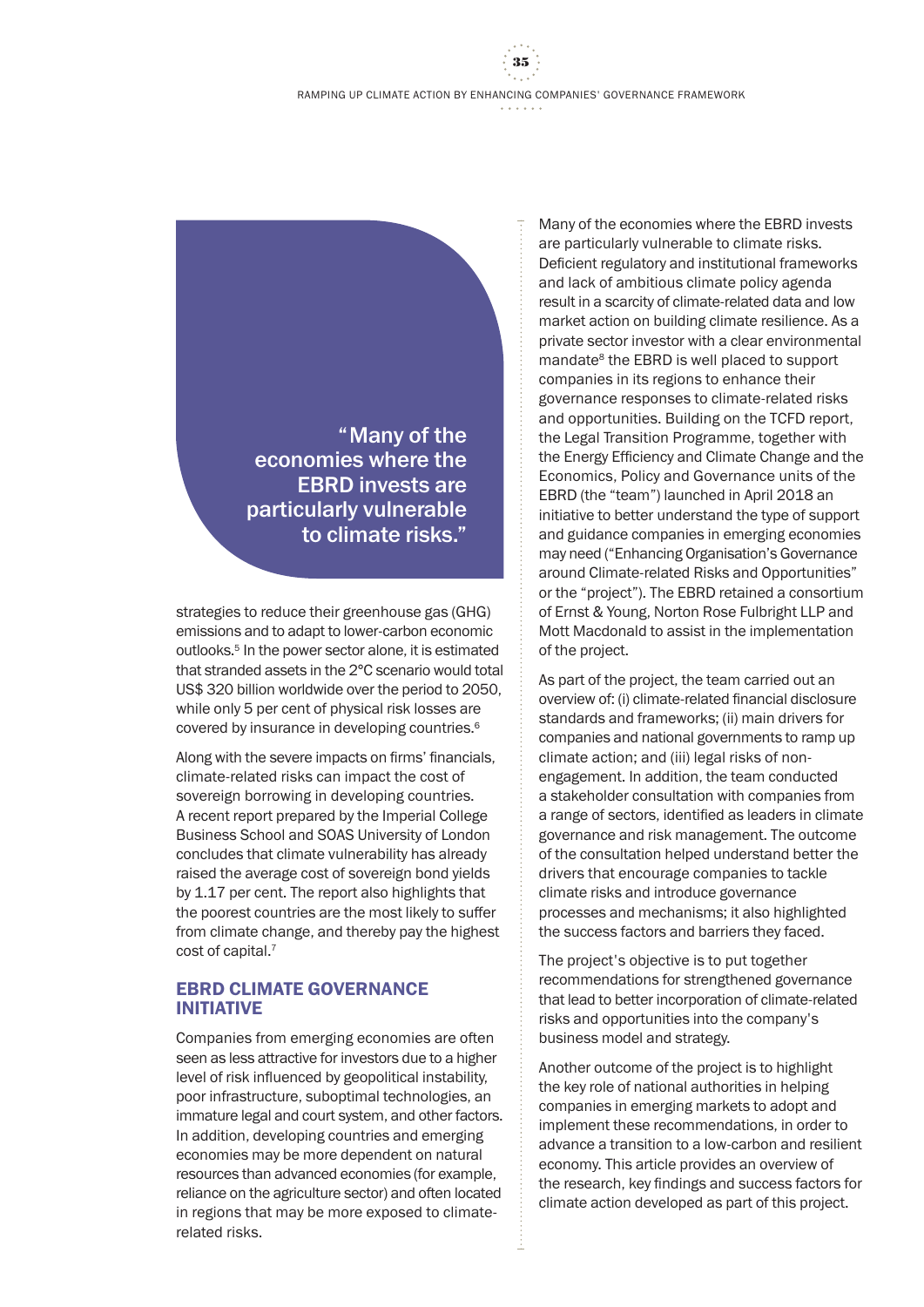



#### Climate change litigation

As referred to above, inadequate climate action by businesses or national authorities (for example, central or regional government) carries litigation risk concerns. Such concerns have become particularly relevant over the last couple of years as research has revealed that the number of climate change litigation cases is significant and continues to rise rapidly, with over 1,100 cases being brought to date. Climate change litigation can be divided into two main categories: (i) private law claims based on tort, planning, company law and fraud, and (ii) public law actions against governments and public authorities, brought on the grounds of human rights, constitutional and administrative law violations.

A significant number of claims against companies are on the grounds of directors' duties to disclose climate-related risks and adopt well-functioning governance structures to address the transition to lower-carbon scenarios (for example, investor/shareholder claims). Further, climate litigation claims can be based on tort (for example, nuisance, trespass, negligence, which may be brought against pension funds, trustees, directors, surveyors and contractors); product liability (for example, against manufacturers and distributors whose products have serious impacts on the environment), misrepresentation and fraud (for example, against listed companies).

The potential cross-jurisdictional impact of tort liability claims related to climate change can be seen in the case Lliuya v RWE AG, Germany's largest electricity producer.9 While an application for strike-out was successful initially, in November 2017 this decision was overturned as the appeals court found that a private company could potentially be held liable for the climate change related damages of its greenhouse gas emissions. The case is ongoing and a successful outcome for the claimant could set a precedent for future climate change litigation cases.

Another recent example is the lawsuit brought against ExxonMobil which is considered to be a "turning point" for climate litigation, particularly regarding directors' duties. New York's Attorney General has accused the US oil giant of engaging in a fraudulent scheme to deceive investors, including equity research analysts and underwriters of debt securities, about the company's management of risks posed by climate change regulation. The case was admitted on jurisdiction and is ongoing.<sup>10</sup>

When it comes to claims brought against national governments, these are mainly aimed at compelling states either to cease acting, or take positive action to adopt ambitious mitigation or adaptation policies.

One of the most high-profile examples where a government has been forced to take action is the Urgenda case. In September 2015, Urgenda, a Dutch environmental group, together with 886 Dutch citizens, brought proceedings in the Hague District Court to compel the Dutch government to adopt more ambitious climate mitigation targets. In a landmark decision, the court ordered the Dutch government to enact policies to reduce GHG emissions to minimum 25 per cent below 1990 levels by 2020. On 9 October 2018, the Dutch government's appeal of the ruling was dismissed. $11$ 

In summary, the key drivers for launching climate change litigation are:

- requiring governments or regulators to take action to meet national or international commitments. Such action may include adopting, upgrading and/ or effectively applying climate change related policies and legislation.
- preventing future emissions and contributions to climate change.
- receiving compensation for the costs of adaptation to climate change.
- raising awareness and exerting pressure on corporate actors, regulators or investors.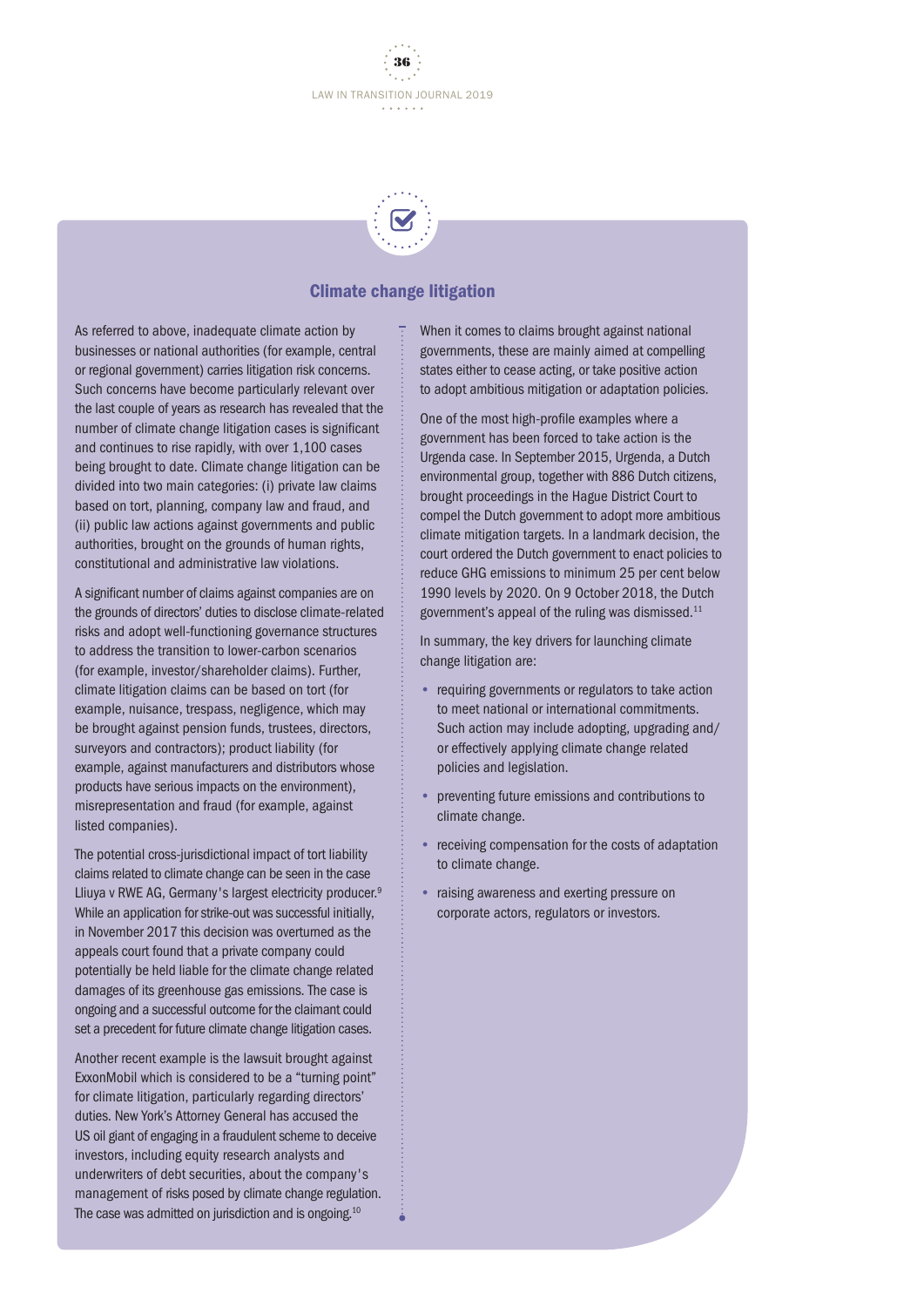37

#### CLIMATE-RELATED FINANCIAL DISCLOSURE REGIMES

Due to a long-standing lack of attention to climate-related risks at the board level, TCFD reports that information on companies' climate-related resilience strategies and financial implications remains limited and inconsistent. Reducing information asymmetries and improving companies' governance and disclosure arrangements are key to achieving the Paris Agreement's goals. In this context, national authorities are responsible for adequately addressing climate change impacts, which include setting the policy framework and providing data, tools and guidance to private sector actors to effectively measure, evaluate and manage their own risks and those of the market. As such, increasing transparency and mainstreaming reporting on how such risks are identified and dealt with would catalyse action and help monitor progress as it enables information flows between national authorities, companies and investors. Better transparency would contribute to more consistent and coherent identification and assessment of risks.

The team's research has mapped out a gradual move of national governments and regulators towards developing guidelines and regulatory frameworks for enhancing disclosure in relation to climate-related financial risks applicable to financial institutions, insurers, institutional investors, issuers of securities and other companies. While there are country- and sectorspecific particularities, it is possible to identify a few notable developments below.

With article 173 of the Law on Energy Transition for Green Growth, France has become the first country to require investors to disclose information relating to their contribution to climate goals. The French legislator has adopted the "comply or explain" approach, which does not impose a specific method of compliance but obliges institutional investors to provide information on and justification of the methodology used. Among other things, this approach discretely pushes companies to tackle identification of and reporting on climate risks.

Financial regulators increasingly make the case of treating climate risk as a matter for regulatory intervention. The UK Financial Conduct Authority's Discussion Paper on Climate Change and Green Finance, clearly provides such arguments

with the objective of protecting and enhancing the integrity of the UK financial system. The Prudential Regulation Authority (PRA) has launched a consultation with banks and insurers, which expired in January 2019, on how firms can apply effective governance, risk management, scenario analysis, and disclosures in order to address the financial risks from climate change. The intended outcome of the consultation is that regulated companies take a strategic approach to managing the financial risks from climate change, which may require development or update of PRA supervisory policies in line with its mandate to maintain monetary and financial stability.<sup>12</sup>

> "What can make one company change its strategy on tackling climate-related risks? In some cases it can be a disclosure requirement and in others it is stakeholder pressure. Coming under investor pressure the energy giant Shell recently announced that it will link executive remuneration to reduction of GHG emissions from 2020 onwards."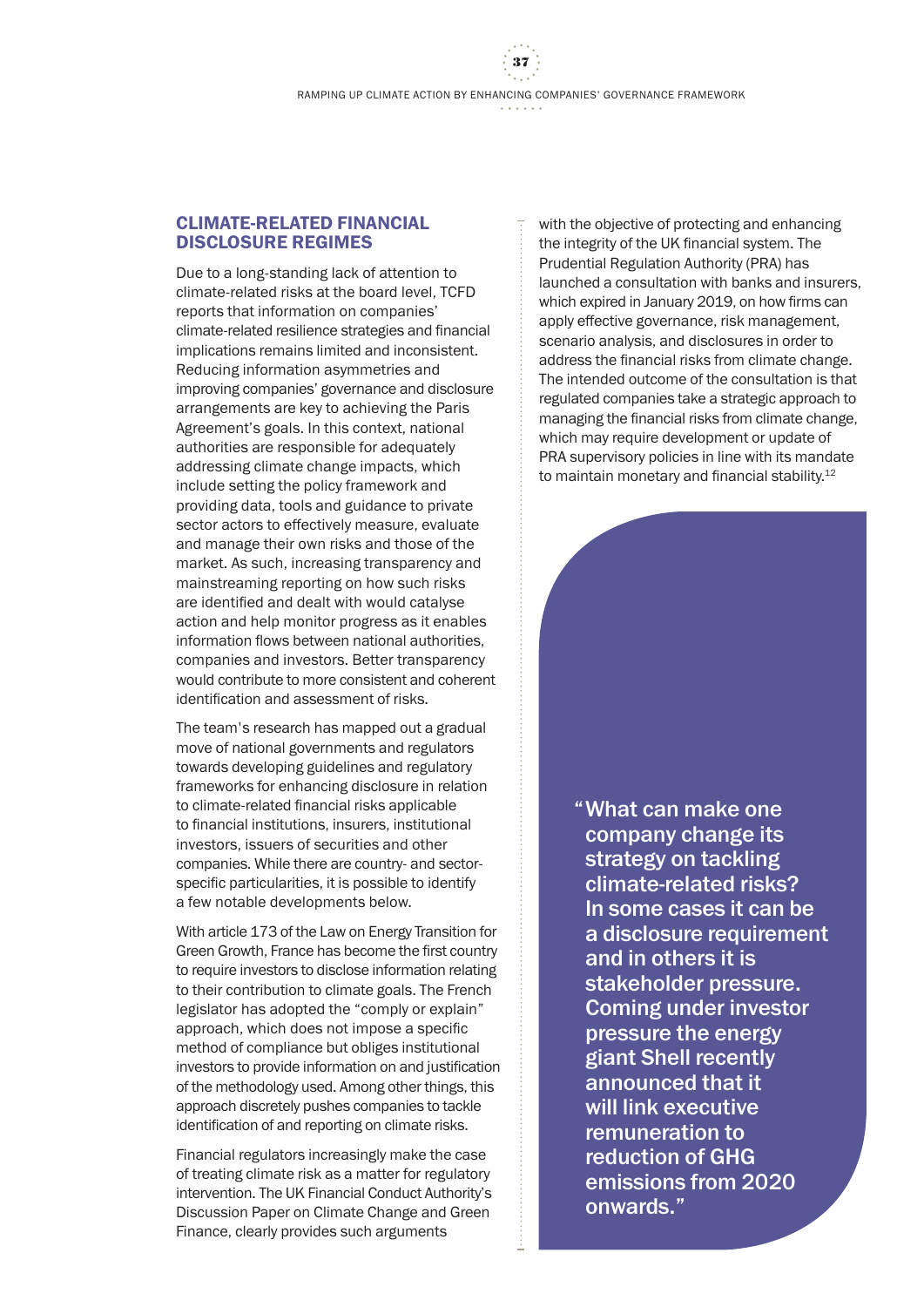LAW IN TRANSITION JOURNAL 2019  $2.2.2.2.2.1$ 

38

Some emerging economies have started strengthening extra-financial reporting. In 2017, the Moroccan Authority for Capital Markets (AMMC) and the Casablanca Stock Exchange, for example, released guidance to promote extra-financial culture and disclosure within the corporate sector. This guidance also supports companies using public loans to adapt to possible mandatory environmental, social and governance reporting.

The European Union (EU) is moving towards a disclosure regime. In January 2019, the European Commission Technical Expert Group (TEG) on Sustainable Finance published non-binding guidelines for climate-related disclosure, which includes sector-specific recommendations and additional reporting criteria for companies with significant climate risk exposure.<sup>13</sup> The TEG had been asked to make recommendations for revision of the Commissions' non-binding guidelines of the EU Non-Financial Reporting Directive (NFRD) governing disclosure of climate-related information in line with the TCFD. The TEG's report covers in detail the companies' governance and disclosures with a particular focus on financial sector firms. The arguments provided in the report related to the materiality of climate risks and the need to adopt urgent actions encourage the understanding that such risks, when material, should indeed be captured by financial reporting.





More companies have opted to provide information about their climate risk exposure beyond regulatory requirements. Research shows that among numerous voluntary disclosure standards, companies opt for the most detailed ones such as the Carbon Disclosure Project (CDP). CDP represents over 650 investors with US\$ 87 trillion<sup>14</sup> of assets, which is more than the global GDP. It is a tremendous platform that has transformed corporate governance and carbon management by promoting transparency and accountability. It allows companies to benchmark their performance against peers which will undeniably have positive implications for the individual companies and the sector overall.

Increasingly, investors are taking a position to mitigate the threats of climate change. In recent months, investors overseeing US\$ 32 trillion in assets signed up to the Investor Agenda – an initiative created to accelerate actions critical to achieving the goals of the Paris Agreement. Other initiatives include Climate Action 100+, UK's Green Finance Task Force (GFI), the Sustainable Stock Exchange Initiative and many more. An UN-led initiative calls for banks to consider borrowers' voluntary disclosure information in assessing their credit risk.15

#### SUCCESS FACTORS FOR BETTER CORPORATE GOVERNANCE AROUND CLIMATE-RELATED RISKS

Based on the outcome of the stakeholder consultation carried out by the EBRD, the team established that companies' strong governance mechanisms are essential to efficiently identify, assess, manage and report on climate risks and opportunities. It is paramount that companies include the topic of climate change during all board meetings or any meetings when group strategy and business plan are discussed, and therefore make sure that the top management is kept informed on climate change issues. Further, companies should ensure that the implementation of an efficient and appropriate climate policy, prepared by climate change experts, is reviewed and approved at board level. All governance bodies involved at various levels of the company should be well coordinated on the issues of climate change, allowing for example the sustainability committee to work regularly and efficiently with the risk committee, the health and safety executive committee, and others.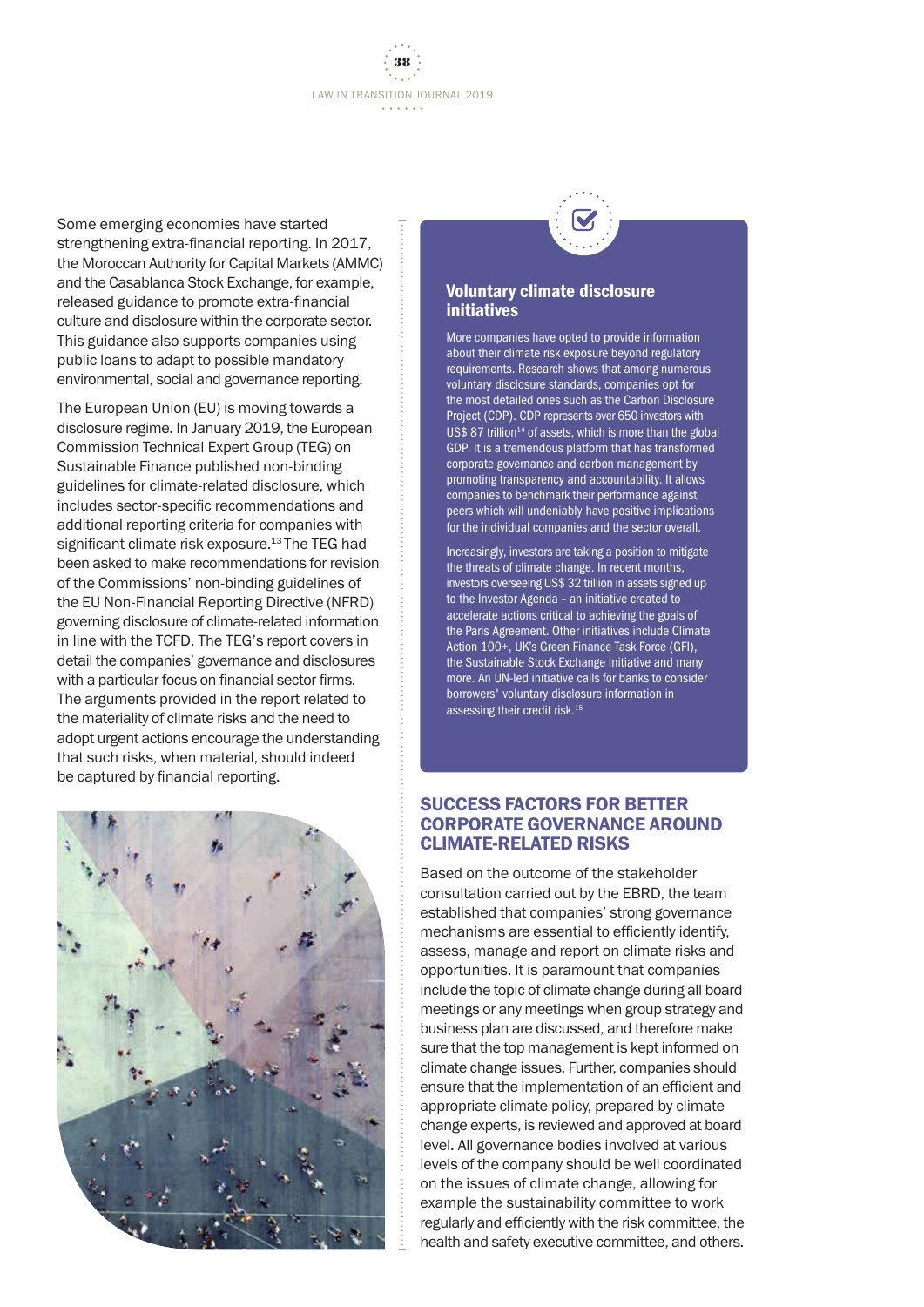39

Drawing from this work, the EBRD project team developed a set of recommendations, intended to be practical and applicable to companies across sectors in emerging markets. While some companies are at the very beginning of their reflection on how to integrate climate-related risks into their general strategy, action plan and governance structure, others are already quite advanced. These recommendations are intended to support companies at any level of "climate maturity". During interviews the team has established that even the leading companies have to put in substantial efforts in order to improve the management of climate risks. In terms of disclosure a few of the multi-nationals have appealed for better coordination and consistent efforts applied by national regulators and supra-national organisations.

Companies at the very beginning of their reflection on how to manage climate risks, that do not yet have any structure for climate governance in place, need to put in place the initial governance practices presented in the box opposite.

Companies that already have a good basis and need guidance to enhance their management of climate-related risks should focus on more advanced steps.

#### ROLE OF NATIONAL AUTHORITIES

Despite varying disclosure quality, regulatory and voluntary disclosure frameworks have ensured that companies start identifying and mitigating their climate risk exposure, across both non-financial and financial sectors by strengthening their governance and risk management mechanisms.

In emerging markets, however, private climate action has been slow and research indicates that companies may be subject to a wide array of inconsistent disclosure regimes, with different reporting requirements and scrutiny levels. Insufficient harmonisation of standards and governance benchmarks can hinder the comparability of the information provided by companies and thus prevent effective monitoring by the market and governments.

For this reason, it is important that national authorities engage with stakeholders to elaborate on disclosure guidelines and tools, to enhance consistency and comparability. To help advance this discussion, the team has compiled a list of good practices for climate action, which may facilitate

data availability, institutional transparency and good corporate governance around climate risks. In a number of emerging economies, governments should establish a comprehensive framework within which climate action can be advanced, with statutory targets, clear assignation of duties and responsibilities within the state agencies, and regular reporting. The growing attention to climate risk by financial authorities mainly in the developed markets over recent years is exerting a parallel set of pressures for companies to act, even where political commitment has not manifested in clear actions. This means that, in addition to environment ministries, the financial regulators will have an increasing role to play in



#### First steps towards effective governance around climate-related risks and opportunities

Clearly define the role, responsibility and accountability of all governance bodies involved; ensuring efficient communication and coordination between them by:

- establishing a separate committee tasked with identifying and managing climate-related issues, ideally chaired by the CEO
- announcing the CEO's (or other senior executives') commitments to set out and adhere to a clear policy for tackling climate-related risks and opportunities
- defining the frequency with which climate change risk and opportunities are discussed at Board level and plan regular meetings with CEO/top management to keep them informed on climate-related financial issues.

#### Further recommended actions for more "mature" organisations

- train key management and executive staff on the topic of climate risks (both transition and physical)
- work with local teams on scenario modelling to use as a key tool for organisation decisions
- collectively engage in sectoral initiatives to develop methodologies and tools
- initiate co-learning events (roundtables, online platforms), allowing for discussions and sharing best practice at the sector and regional level on physical climate risks.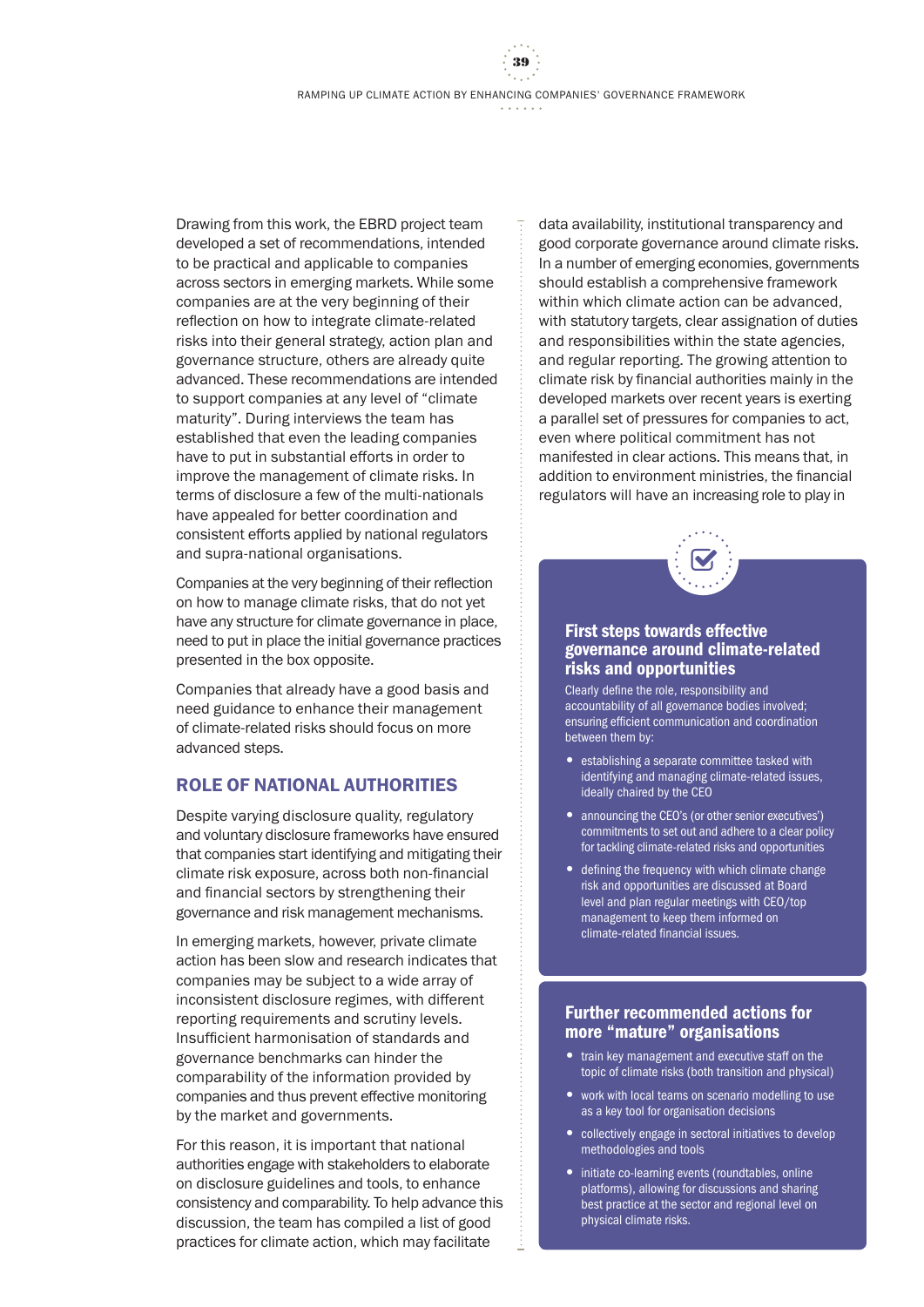#### Table 1: Good practices for national authorities to support climate action (with a particular focus on physical climate risk)

| <b>Success factor</b>                                                                                                                          | Best practices for national institutions                                                                                                                                                                                            |
|------------------------------------------------------------------------------------------------------------------------------------------------|-------------------------------------------------------------------------------------------------------------------------------------------------------------------------------------------------------------------------------------|
| <b>Regulatory reporting</b><br>frameworks have been<br>a key driver for<br>companies to disclose<br>on climate risks                           | Set a clear national climate policy framework to provide the necessary long-term clarity                                                                                                                                            |
|                                                                                                                                                | Enact regulatory reporting frameworks, fostering risk and strategy-oriented disclosures                                                                                                                                             |
|                                                                                                                                                | Provide guidance to support companies in this reporting exercise and help them go beyond<br>simple compliance                                                                                                                       |
|                                                                                                                                                | Build clear indicators that would allow companies to assess their contribution against national<br>adaptation targets                                                                                                               |
| Better access to data<br>is a key enabler for<br>understanding physical<br>climate risks                                                       | Facilitate access to regional or local-level data that is necessary to understand physical<br>climate risks.                                                                                                                        |
|                                                                                                                                                | Facilitate multi-stakeholder initiatives at local level involving all concerned parties likely to<br>provide data and help understanding the impacts of physical climate risks.                                                     |
| Partnerships with expert<br>scientific and analytical<br>organisations can help<br>companies overcome<br>the lack of data and<br>methodologies | Support the development of sectoral methodologies and tools that can act as a baseline for<br>companies to start working with the same understanding of physical climate risks                                                      |
|                                                                                                                                                | Support the development of collective initiatives and partnerships gathering companies and<br>civil society, public institutions, and others. These initiatives contribute to creating momentum<br>and traction on specific issues. |
| Further guidance on<br>"good governance"<br>can help address<br>climate risks                                                                  | Internal change management and updating processes to adequately address climate risks is<br>a multi-year process. However this could facilitate the process of more consistent interpretation<br>of climate risks by companies.     |

setting a stable landscape in which companies can respond with good governance of their own climate risks.

Governance of climate change risks is a complex problem and to develop an effective solution there needs to be a strategic leadership at a company and business level. It also requires cooperation between (i) governance structures at a company level; (ii) institutional structures at a government level (central and regional/local); and (iii) national authorities and companies on climate risks for a particular country, in particular in relation to physical climate risk.

#### CONCLUSION AND NEXT STEPS

Climate change generates a new set of challenges and opportunities for business. In the coming years, business success will be strongly associated with how well climate risks and opportunities are integrated into core business and strategic planning.

In the journey to adequately mitigate climate change impacts and build resilience, national governments and regulators have a central role to ensure consistency, clear guidance and information-sharing in relation to assessing, reporting and disclosing climate-related financial risks. Given the challenges posed by climaterelated risks to companies and national authorities, the EBRD and other multilateral development banks can play a constructive role to support these actors in emerging markets by channelling climate finance while promoting an enabling environment for the transition to a low-carbon economy and supporting capacity-building and knowledgesharing initiatives across sectors and jurisdictions.